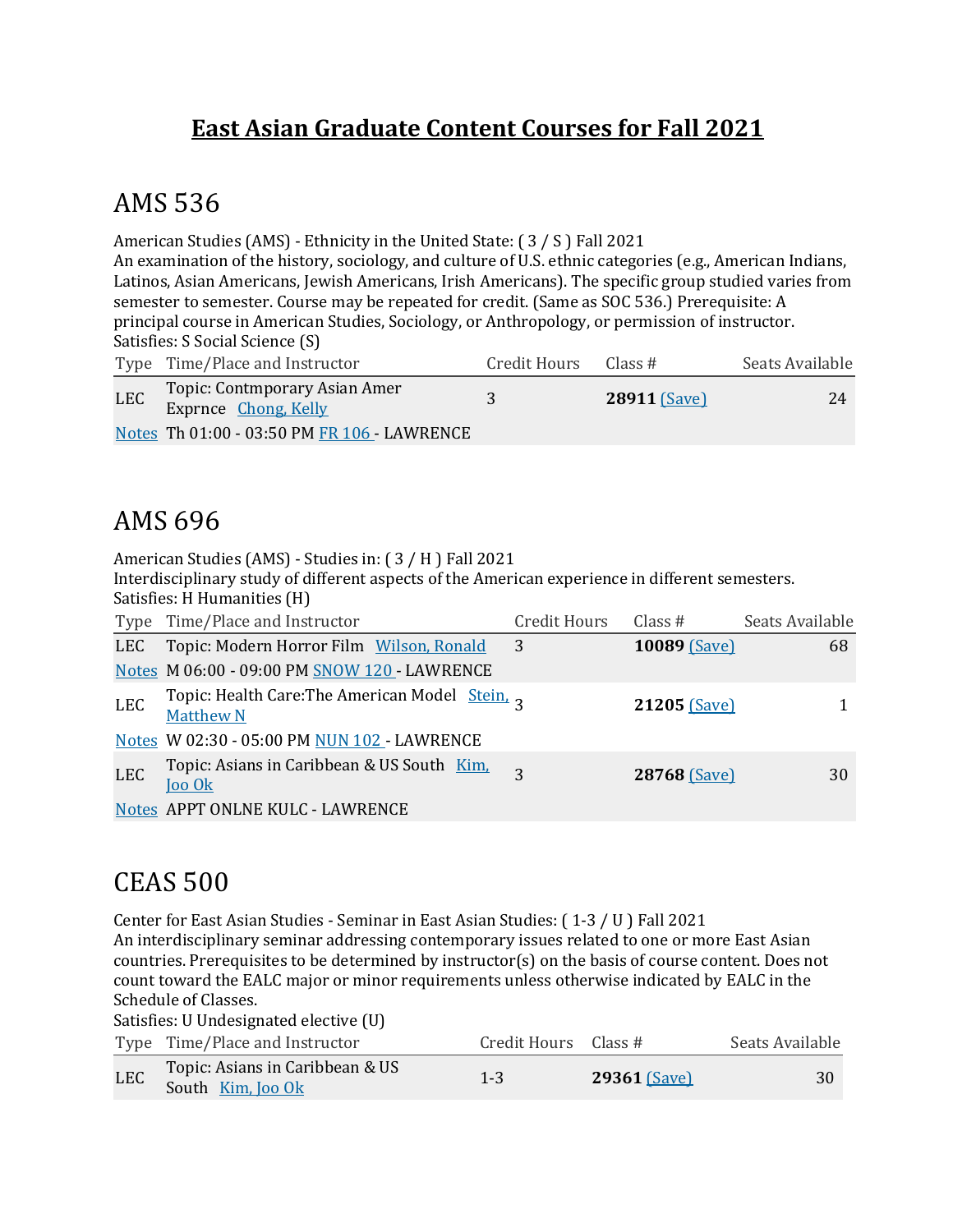#### CEAS 898

Center for East Asian Studies - Thesis&Research Projct Writing (3) Fall 2021 This course is primarily designed to guide MA students through the writing development of their concluding graduate research, whether a final graduate research project or a thesis. Students will learn and apply the practices of effective communication and writing of research while completing the various components of their final projects. The intention of the class is to help students complete a high quality draft of their research, though deadlines and assignment may relate to practice in graduate level research writing in general. Within an interdisciplinary framework and an understanding of rhetorical distinctions across various epistemologies, students will practice relevant modeling of academic literature reviews, transparency in communicating research practices, analyzing/interpreting texts, data, or other information, and introducing and concluding their work. (Same as GIST 898.) Prerequisite: GIST 710.

| Type         | Time/Place and Instructor            | Credit Hours | Class #             | Seats Available |
|--------------|--------------------------------------|--------------|---------------------|-----------------|
| THE          | Beinek, Justyna                      |              | <b>25471 (Save)</b> |                 |
| <b>Notes</b> | M 05:30 - 08:30 PM BA 103 - LAWRENCE |              |                     |                 |

#### COMS 547

Communication Studies - Communication and Culture (3/S) Fall 2021

A study of the systematic relationship between communication and culture. Emphasis is on culture as a variable in communicative situations: cultural aspects of attitude and cognition, language interchange, cultural differences in extra-verbal behavior, interaction between oral traditions and mass media. Prerequisite: COMS 130, COMS 150, COMS 230, or an introduction course in anthropology.

Satisfies: S Social Science (S)

|     | Type Time/Place and Instructor                  | Credit Hours | Class#              | Seats Available |
|-----|-------------------------------------------------|--------------|---------------------|-----------------|
| LEC | Zhang, Yan Bing                                 |              | <b>28438 (Save)</b> | 35              |
|     | Notes TuTh 11:00 - 12:15 PM WES 4025 - LAWRENCE |              |                     |                 |

### EALC 585

East Asian Languages&Cultures - Reform in Contemporary China (3 / AE42 / H / NW / W) Fall 2021

Examines the epochal changes that have occurred in China from Deng Xiaoping's rise to power in 1978 to the present. Includes a focus on the historical background of the revolutionary period before examining the political and economic changes that spawned the 1989 "prodemocracy" movement at Tiananmen. The course includes an analysis of the events of the 1990s focusing on U.S.-China political and economic relations and the destabilizing effects of inflation, infrastructural reform, political and economic decentralization, and leadership succession. A previous course on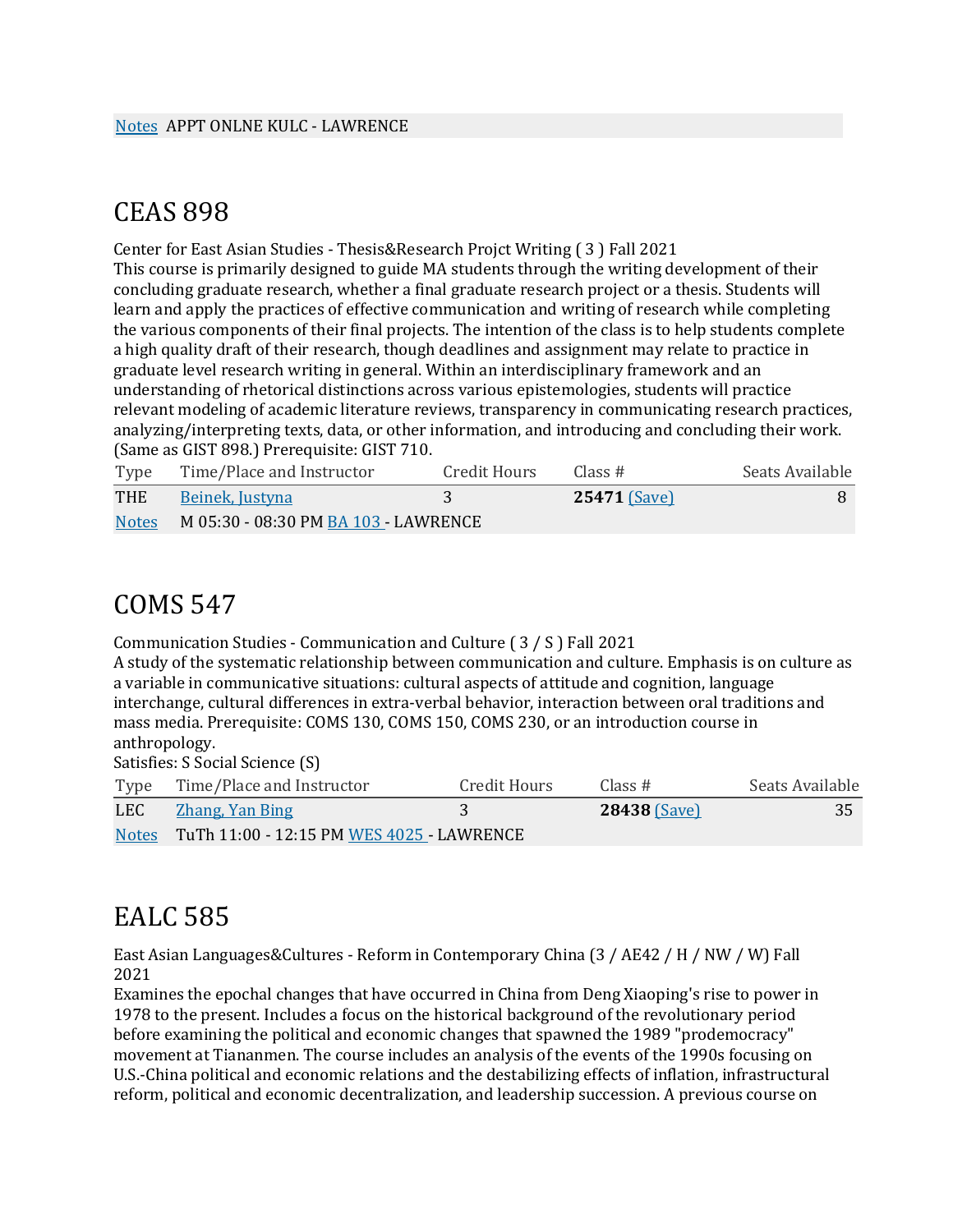China is helpful, but not mandatory. (Same as POLS 668.) Satisfies: Goal 4 Outcome 2 (AE42), H Humanities (H), NW Non-Western Culture (NW), World  $Culture(W)$ 

| Type         | Time/Place and Instructor             | Credit Hours | Class#              | Seats Available |
|--------------|---------------------------------------|--------------|---------------------|-----------------|
| LEC          | Kennedy, John                         |              | <b>24074 (Save)</b> | 22              |
| <b>Notes</b> | MW 12:30 - 01:45 PM BL 212 - LAWRENCE |              |                     |                 |

# EALC 590

East Asian Languages&Cultures - Tpcs in East Asian Lang&Cultr:  $(1-9/H/W)$  Fall 2021 Specific topical courses will be offered every year covering a number of disciplines. Credit, description, and prerequisites will vary. Note: May be repeated for credit up to the stated limit. Satisfies: H Humanities (H), World Culture (W)

| Type Time/Place and Instructor                                        | Credit Hours Class # |              | Seats Available |
|-----------------------------------------------------------------------|----------------------|--------------|-----------------|
| LEC Topic: Advanced Uyghur I Amat, Akbar                              | 3                    | 21195 (Save) |                 |
| MW 02:00 - 03:15 PM WES 4011 - LAWRENCE<br>APPT ONLNE KULC - LAWRENCE |                      |              |                 |
| LEC Topic: Korea: Anthro Perspectives Yun, Kyoim 3                    |                      | 28347 (Save) |                 |
| Notes W 03:00 - 05:30 PM WES 1047 - LAWRENCE                          |                      |              |                 |

## EALC 610

East Asian Languages&Cultures - Minorities in Japan  $(3 / S)$  Fall 2021

This course offers a sociological and historical exploration of Japan's minorities: the Ainu, Okinawans, Burakumin, and Zainichi Koreans who are often excluded from narratives of Japanese history. Exclusion of the minority issue not only overlooks the existence of minority populations in Japan but also contributes to misconceptions of Japan as a homogeneous country. The course objective is to challenge the conventional master narrative of racial and cultural homogeneity. We shed light on Japan's minorities, their historical experiences, current struggles, and future challenges. This course is taught at the 300 and 600-levels, with additional assignments required at the 600-level. (Same as CEAS 610.) Prerequisite: An introductory East Asian Studies course or consent of the instructor.

Satisfies: S Social Science (S)

| Type | Time/Place and Instructor                     | Credit Hours | Class#              | Seats Available |
|------|-----------------------------------------------|--------------|---------------------|-----------------|
| LEC  | Mizumura, Ayako                               |              | <b>24001 (Save)</b> | 15              |
|      | Notes TuTh 02:30 - 03:45 PM FR 225 - LAWRENCE |              |                     |                 |

# EALC 656

East Asian Languages&Cultures - Government&Politics East Asia (3 / AE42 / NW / S / W ) Fall 2021

A comparative examination of the contemporary political institutions, processes and ideas of China, Japan, and Korea. (Same as POLS 656.) Prerequisite: Junior level or consent of the instructor.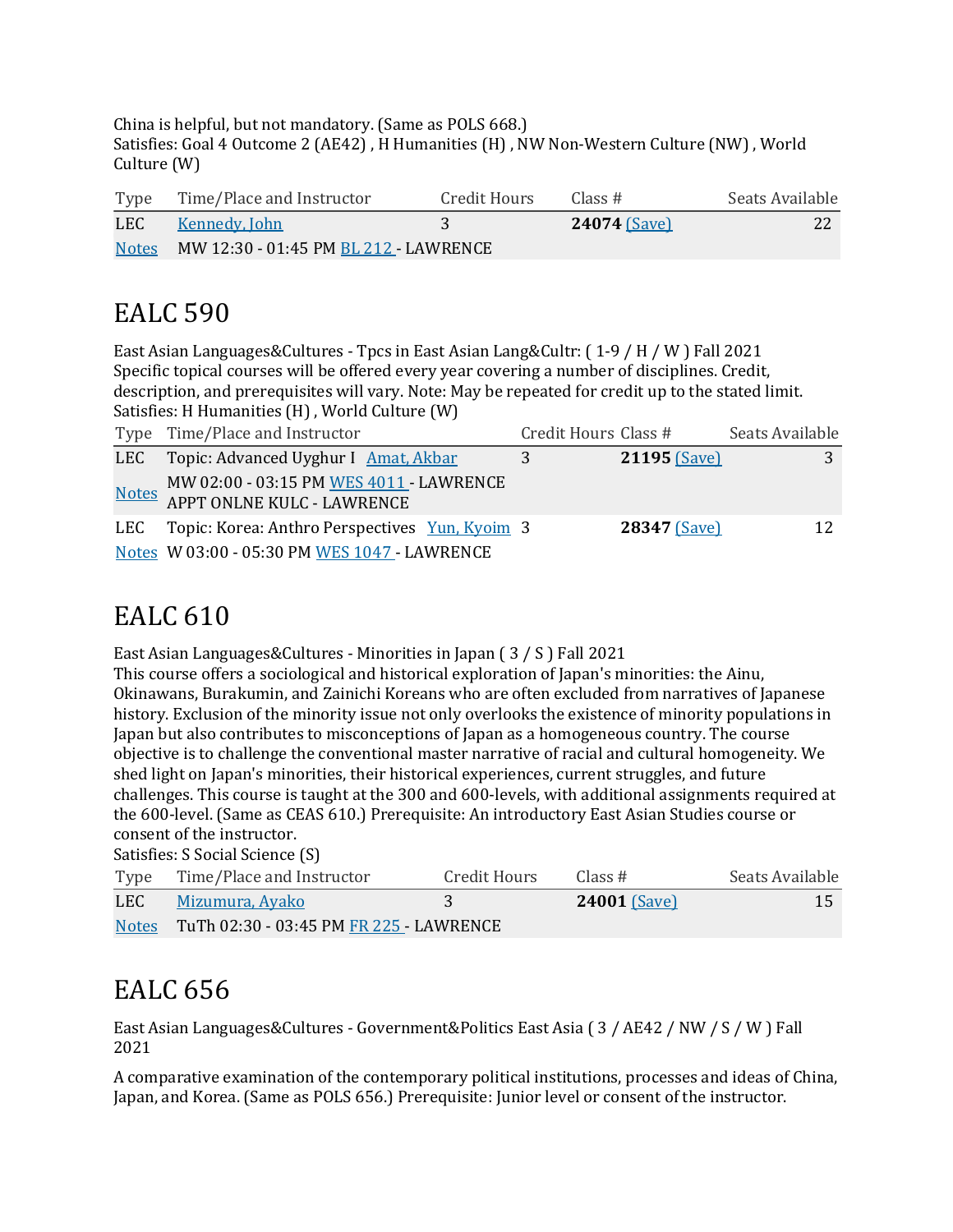Satisfies: Goal 4 Outcome 2 (AE42), NW Non-Western Culture (NW), S Social Science (S), World  $Culture(W)$ 

|     | Type Time/Place and Instructor                | Credit Hours | Class #             | Seats Available |
|-----|-----------------------------------------------|--------------|---------------------|-----------------|
| LEC | Nagao, Haruka                                 |              | <b>24075 (Save)</b> |                 |
|     | Notes TuTh 09:30 - 10:45 AM BL 114 - LAWRENCE |              |                     |                 |

## **EALC** 701

East Asian Languages&Cultures - Practicum in Teaching Chinese (1) Fall 2021 This course is required every semester for graduate teaching assistants in the Chinese language program in EALC. The course will cover applicable second language acquisition theories and principles of foreign language pedagogy and focus on teaching methodologies, instructional techniques, and development of pedagogical materials specific to the Chinese classroom. This class will be conducted in a seminar format. Prerequisite: Teaching appointment in the East Asian Languages and Cultures department.

| Type         | Time/Place and Instructor | Credit Hours | Class #             | Seats Available |
|--------------|---------------------------|--------------|---------------------|-----------------|
| SEM          | Li, Yan                   |              | <b>17791 (Save)</b> | 10              |
| <b>Notes</b> | APPT KULC APPT - LAWRENCE |              | Inst Req            |                 |

## **EALC** 702

East Asian Languages&Cultures - Practicum in Teaching Japanese (1) Fall 2021 This course is required every semester for graduate teaching assistants in the Japanese language program in East Asian Languages and Cultures. The course will cover applicable second language acquisition theories and principles of foreign language pedagogy and focus on teaching methodologies, instructional techniques, and development of pedagogical materials specific to the, Japanese language classroom. This class will be conducted in a seminar format. Prerequisite: Teaching appointment in the East Asian Languages and Cultures department.

| Type         | Time/Place and Instructor | Credit Hours | Class #         | Seats Available |
|--------------|---------------------------|--------------|-----------------|-----------------|
| <b>SEM</b>   | Naito Billen, Yuka        |              | $17792$ (Save)  | 10              |
| <b>Notes</b> | APPT KULC APPT - LAWRENCE |              | <b>Inst Req</b> |                 |

# EALC 703

East Asian Languages&Cultures - Practicum in Teaching Korean (1) Fall 2021 This course is required every semester for graduate teaching assistants in the Korean language program in East Asian Languages and Cultures. The course will cover applicable second language acquisition theories and principles of foreign language pedagogy and focus on teaching methodologies, instructional techniques, and development of pedagogical materials specific to the Korean language classroom. This class will be conducted in a seminar format. Prerequisite: Teaching appointment in the East Asian Languages and Cultures department.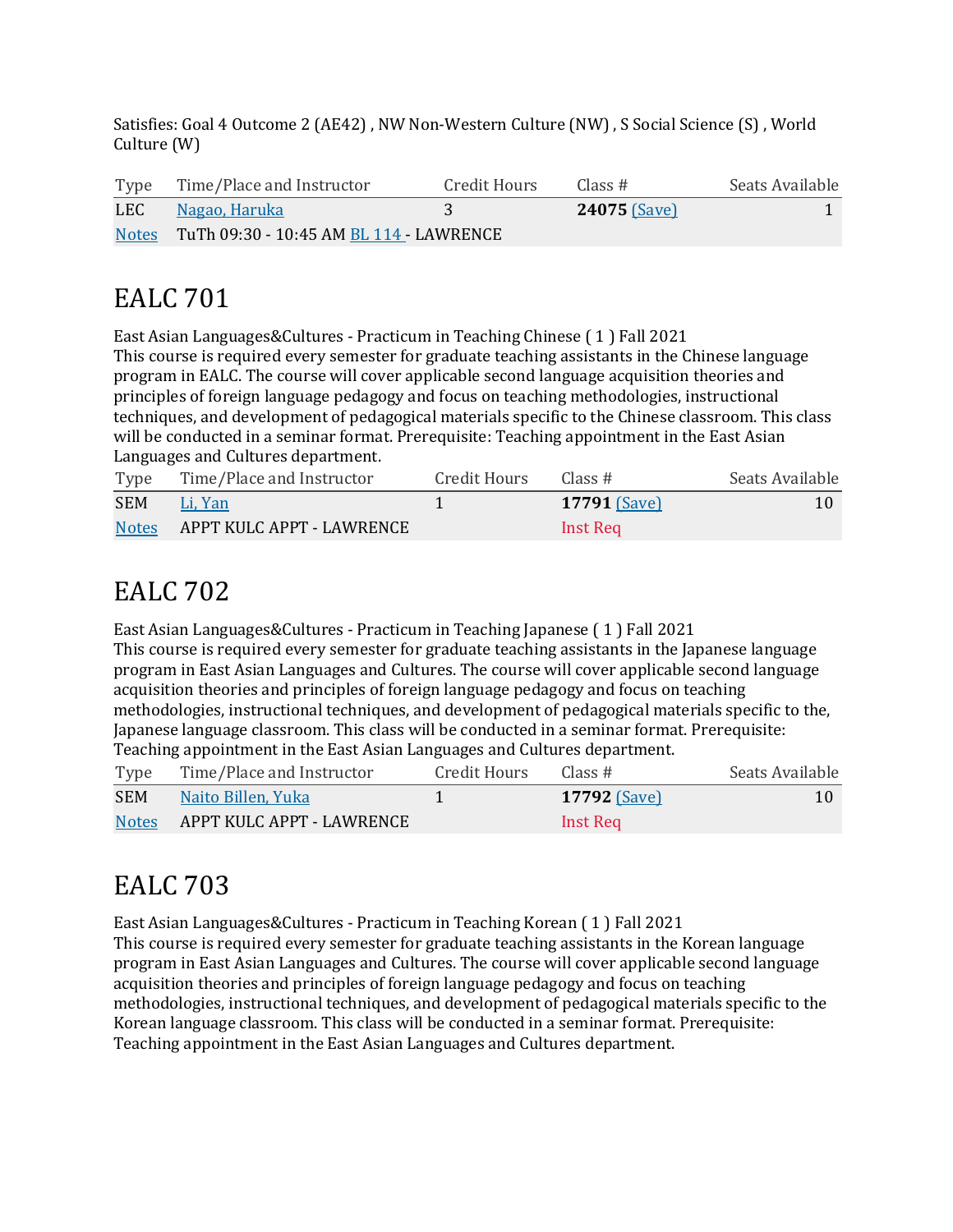| Type         | Time/Place and Instructor | Credit Hours | Class#              | Seats Available |
|--------------|---------------------------|--------------|---------------------|-----------------|
| <b>SEM</b>   | - Lee, Ji Yeon            |              | <b>17793 (Save)</b> | 10              |
| <b>Notes</b> | APPT KULC APPT - LAWRENCE |              | Inst Req            |                 |

## EALC 715

East Asian Languages&Cultures - Survey of Japanese Film (3) Fall 2021

This course surveys the major developments in patterns of distribution, exhibition, and reception and their influence on film aesthetics in twentieth century Japanese film. Through secondary readings, lectures, and discussions students will examine how Japanese cinema as an institution responds to and intervenes in the social, cultural, and political history of twentieth century Japan. The course is offered at the 300 and 700 levels, with additional assignments at the 700 level. (Same as FMS 715.)

|     | Type Time/Place and Instructor                 | Credit Hours | Class #             | Seats Available |
|-----|------------------------------------------------|--------------|---------------------|-----------------|
| LEC | – Baskett, Michael                             |              | <b>29273 (Save)</b> |                 |
|     | Notes W 06:30 - 09:30 PM ONLNE KULC - LAWRENCE |              |                     |                 |

## **EALC** 790

East Asian Languages&Cultures - Tpcs in East Asian Lang&Cultr: (1-3) Fall 2021 Special topical courses covering a number of disciplines. Credit descriptions and prerequisites will vary. NOTE: May be repeated for up to 12 total credits.

| Type Time/Place and Instructor                     | Credit Hours Class # |                     | Seats Available |
|----------------------------------------------------|----------------------|---------------------|-----------------|
| RSH Topic: Korea: Anthro Perspectives Yun, Kyoim 3 |                      | <b>28348 (Save)</b> |                 |
| Notes W 03:00 - 05:30 PM WES 1047 - LAWRENCE       |                      |                     |                 |

## **EALC** 801

East Asian Languages&Cultures - Directed Readings (1-5) Fall 2021

Designed to meet the needs of advanced students whose study in East Asian studies cannot be met with regular courses. Prerequisite: Consent of instructor.

| Type         | Time/Place and Instructor | <b>Credit Hours</b> | Class $#$       | Seats Available |
|--------------|---------------------------|---------------------|-----------------|-----------------|
| <b>RSH</b>   | <b>Childs, Maggie</b>     | $1 - 5$             | 15853 (Save)    | 5               |
| <b>Notes</b> | APPT KULC APPT - LAWRENCE |                     | <b>Inst Req</b> |                 |
| <b>RSH</b>   | <b>Kennedy, John</b>      | $1 - 5$             | 17736 (Save)    | 1               |
| <b>Notes</b> | APPT KULC APPT - LAWRENCE |                     | <b>Inst Req</b> |                 |
| <b>RSH</b>   | McMahon, Keith            | $1 - 5$             | 21194 (Save)    | 1               |
| <b>Notes</b> | APPT KULC APPT - LAWRENCE |                     | Inst Req        |                 |
| <b>RSH</b>   | <b>Williams, Crispin</b>  | $1 - 5$             | 16304 (Save)    | 5               |
| <b>Notes</b> | APPT KULC APPT - LAWRENCE |                     | <b>Inst Req</b> |                 |
| <b>RSH</b>   | Yun, Kyoim                | $1 - 5$             | 16278 (Save)    | 5               |
| <b>Notes</b> | APPT KULC APPT - LAWRENCE |                     | <b>Inst Req</b> |                 |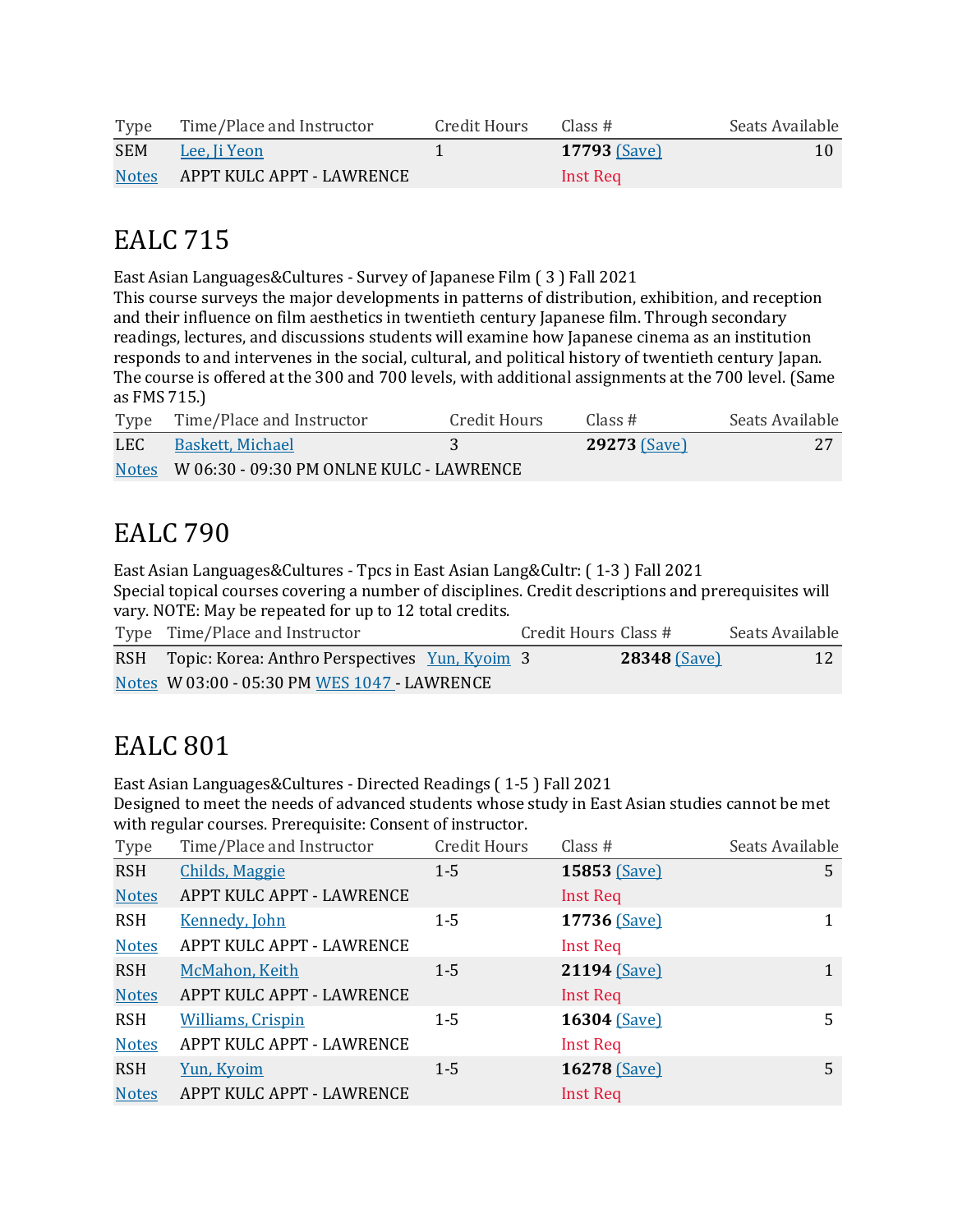# EALC 899

East Asian Languages&Cultures - Thesis (1-6) Fall 2021

An inquiry into the source material upon a specific subject.

| Type         | Time/Place and Instructor | Credit Hours | Class $#$       | Seats Available |
|--------------|---------------------------|--------------|-----------------|-----------------|
| <b>THE</b>   | <b>Childs, Maggie</b>     | $1 - 6$      | 10817 (Save)    | 5               |
| <b>Notes</b> | APPT KULC APPT - LAWRENCE |              | Inst Req        |                 |
| <b>THE</b>   | Greene, Megan             | $1-6$        | 13862 (Save)    | 1               |
| <b>Notes</b> | APPT KULC APPT - LAWRENCE |              | <b>Inst Req</b> |                 |
| <b>THE</b>   | <b>Kennedy, John</b>      | $1-6$        | 16794 (Save)    | $\mathbf{1}$    |
| <b>Notes</b> | APPT KULC APPT - LAWRENCE |              | <b>Inst Req</b> |                 |
| THE          | McMahon, Keith            | $1-6$        | 10819 (Save)    | 5               |
| <b>Notes</b> | APPT KULC APPT - LAWRENCE |              | <b>Inst Req</b> |                 |
| <b>THE</b>   | Rath, Eric                | $1-6$        | 13021 (Save)    | 5               |
| <b>Notes</b> | APPT KULC APPT - LAWRENCE |              | Inst Req        |                 |
| <b>THE</b>   | <b>Williams, Crispin</b>  | $1-6$        | 13863 (Save)    | 3               |
| <b>Notes</b> | APPT KULC APPT - LAWRENCE |              | Inst Req        |                 |
| <b>THE</b>   | Xiao, Faye                | $1-6$        | 17225 (Save)    | 5               |
| <b>Notes</b> | APPT KULC APPT - LAWRENCE |              | Inst Req        |                 |
| THE          | Yun, Kyoim                | $1-6$        | 16795 (Save)    | 1               |
| <b>Notes</b> | APPT KULC APPT - LAWRENCE |              | <b>Inst Req</b> |                 |

### HA 550

History of Art - Capstone in Art History: (3 / AE61 / BGSC / H ) Fall 2021

An advanced course dedicated to the in-depth study of special topics in art history. Students conduct research on a question within the parameters of the course topic and produce a research product that integrates knowledge from within the discipline of art history or in combination with other disciplines to generate new ideas. May be repeated for credit if content varies. Prerequisite: Junior or senior standing and twelve hours of art history, or consent of the instructor.

Satisfies: Goal 6 Outcome 1 (AE61), BGS Career Course (BGSC), H Humanities (H)

|              | Type Time/Place and Instructor                                         | Credit Hours Class # |                 | Seats Available |
|--------------|------------------------------------------------------------------------|----------------------|-----------------|-----------------|
|              | LEC Topic: Japanese Print Kaneko, Maki                                 | 3                    | 29171 [Save]    | 5               |
|              | Notes TuTh 01:00 - 02:15 PM SMA 211 - LAWRENCE                         |                      | <b>Inst Req</b> |                 |
| LEC          | Topic: Buddhist Art of Korea Stiller, Maya                             | 3                    | 19637 (Save)    | 5               |
|              | Notes MW 12:30 - 01:45 PM WES 1007 - LAWRENCE                          |                      | <b>Inst Req</b> |                 |
| <b>LEC</b>   | Topic: Modern Korean Art & Culture Stiller,<br>Maya                    | ς                    | 29456 (Save)    | 5.              |
| <b>Notes</b> | APPT ONLNE KULC - LAWRENCE<br>W 06:00 - 07:15 PM ONLNE KULC - LAWRENCE |                      | <b>Inst Req</b> |                 |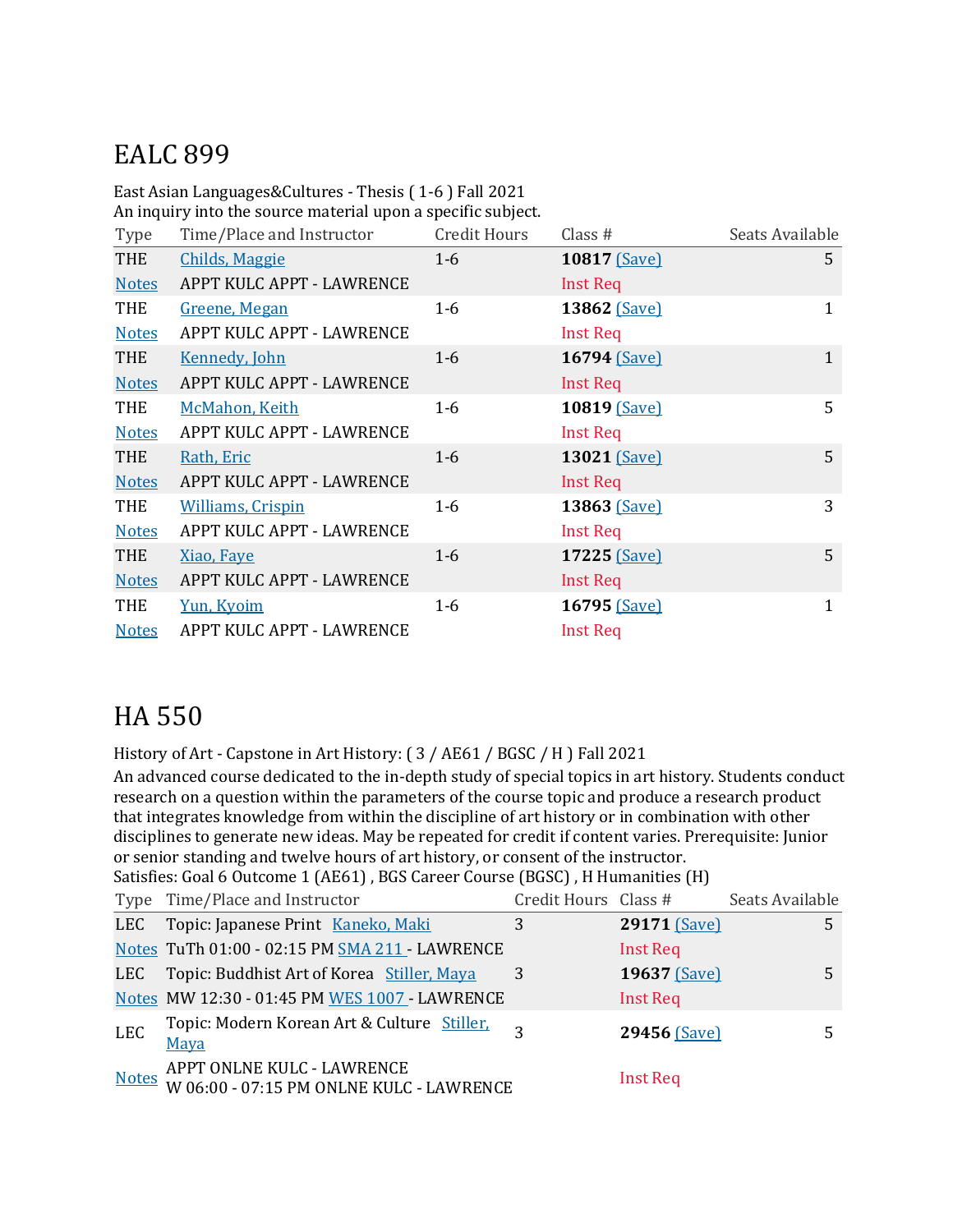# HA 554

History of Art - Japanese Prints  $(3/H/NW/W)$  Fall 2021

This course explores the history of Japanese prints with special emphasis on ukiyo-e (pictures of the floating world) woodblock prints made during the Edo Period (early 17th to 19th century). The course is organized thematically as well as chronologically and examines woodblock prints by focusing on both design and socio-political history. The course is taught at the 300 and 500-levels with additional work required at the 500-level. Prerequisite: An introductory course in art history or consent of instructor.

Satisfies: H Humanities (H), NW Non-Western Culture (NW), World Culture (W)

|     | Type Time/Place and Instructor                 | Credit Hours | Class #        | Seats Available |
|-----|------------------------------------------------|--------------|----------------|-----------------|
| LEC | - Kaneko, Maki                                 |              | $29165$ (Save) | 38              |
|     | Notes TuTh 01:00 - 02:15 PM SMA 211 - LAWRENCE |              |                |                 |

# HA 561

History of Art - Buddhist Art of Korea (3 / H ) Fall 2021

Introduction to the history of Buddhist temple buildings, paintings, sculptures and illuminated handscrolls in Korea from the 4th through the 19th centuries, with special emphasis on their stylistic, geographical, social, devotional and literary contexts. Current theories and controversies pertinent to the history and study of Korean Buddhist art are also addressed. Not open to students who have taken HA 361. Work requirements will be greater for students enrolled at the 500 level than at the 300 level. (Same as REL 511.) Prerequisite: A college level introduction to Asian art history, or consent of instructor.

Satisfies: H Humanities (H)

|     | Type Time/Place and Instructor                | Credit Hours | Class #        | Seats Available |
|-----|-----------------------------------------------|--------------|----------------|-----------------|
| LEC | Stiller, Maya                                 |              | $20665$ (Save) | 27              |
|     | Notes MW 12:30 - 01:45 PM WES 1007 - LAWRENCE |              |                |                 |

## HA 591

History of Art - Special Study in Asian Art:  $(1-6 / H)$  Fall 2021

This course is designed for the study of special topics in Asian art, including courses taken through study abroad. May be repeated for credit if content varies. Same topic may not be taken at both the 300 and 500-levels. Prerequisite: An appropriate introductory-level course in art history or Asian Studies, or consent of the instructor.

Satisfies: H Humanities (H)

|            | Type Time/Place and Instructor                                               | Credit Hours Class # |                     | Seats Available |
|------------|------------------------------------------------------------------------------|----------------------|---------------------|-----------------|
| <b>LEC</b> | Topic: Modern Korean Art & Culture Stiller.<br>Maya                          |                      | <b>29455 (Save)</b> | 10              |
|            | Motes APPT ONLNE KULC - LAWRENCE<br>W 06:00 - 07:15 PM ONLNE KULC - LAWRENCE |                      | Inst Req            |                 |